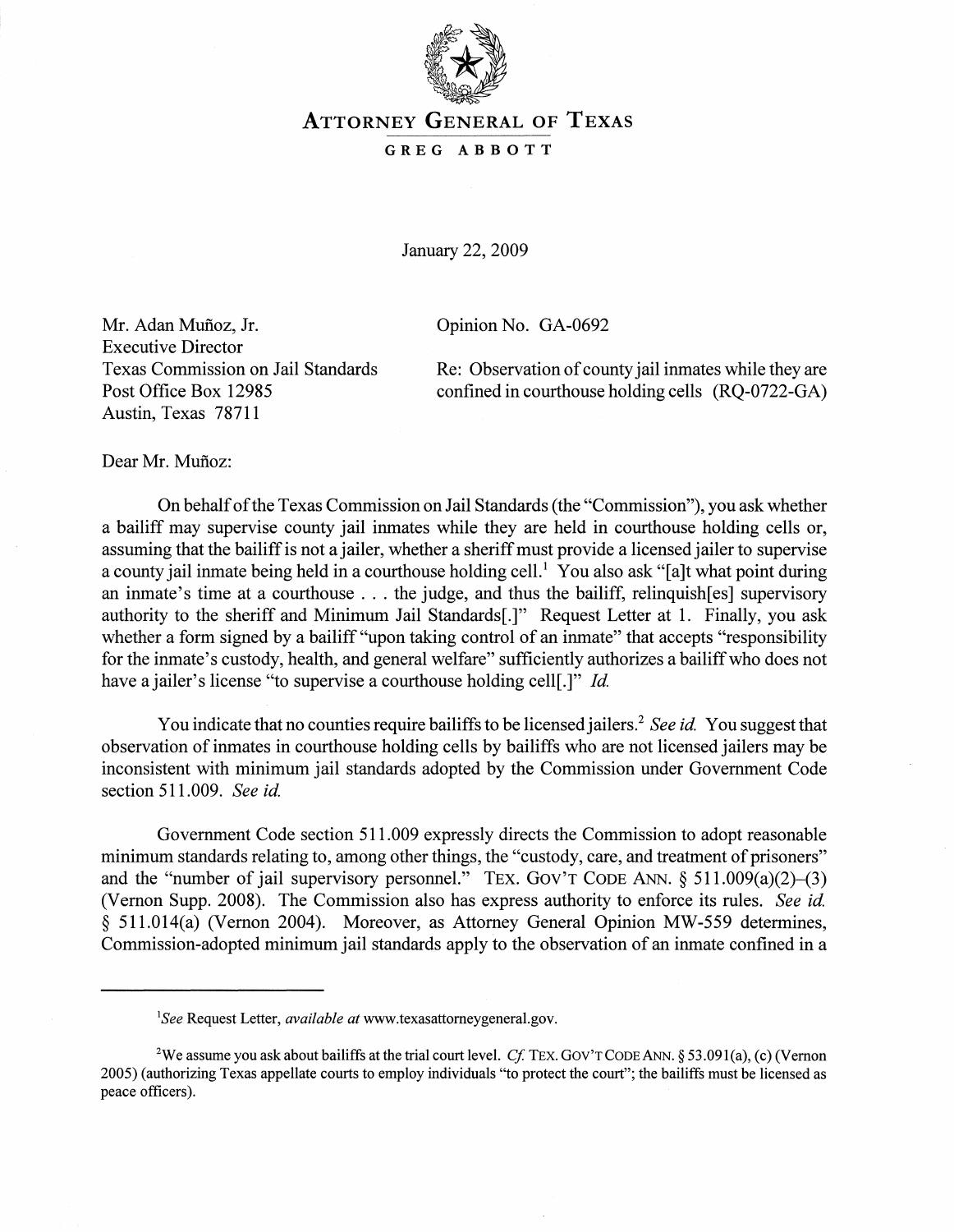courthouse holding cell. *See* Tex. Att'y Gen. Op. No. MW-559 (1982) at 2; *see also* Tex. Att'y Gen. Op. No. DM-119 (1992) at 3 (stating that a facility housing county inmates other than a ''traditional county jail" must comply only "with rules promulgated by the [C]ommission"). Accordingly, the Commission is authorized to regulate the observation of inmates confined in courthouse holding cells.

You cite two minimum jail standards as relevant. First, title 37, section 265.3 of the Texas Administrative Code requires that "[i]nmates confined in <sup>a</sup> holding cell... be observed by facility personnel at intervals not to exceed 30 minutes." 37 TEX. ADMIN. CODE § 265.3 (2008) (Tex. Comm'n on Jail Standards, Observation During Holding). The regulations define the term "holding cell" as "[a] cell designed for the temporary holding of inmates." *Id.* § 253.1(13) (Definitions). Second, title 37, section 275.1 requires hourly observation of inmates by "corrections officers" at a "facility":

> Facilities shall have an established procedure for visual, face-to-face observation of all inmates by corrections officers at least once every hour. Observation shall be performed at least every 30 minutes in areas where inmates known to be assaultive, potentially suicidal, mentallyill, orwho have demonstrated bizarre behavior are confined.

## Id. § 275.1 (Regular Observation by Corrections Officers).

The Commission has not defined the tenns "facility," "facility personnel" or "corrections officer" in its regulations, and we decline to provide definitions to words or phrases that the Commission, as the enacting authority, has declined to define. *See id.* § 253.1 (Definitions); *cf id.* §253.1(11) (defining "existing facility" as a typeoffacility). Absent these definitions, we are unable to state whether the current practice is contrary to any controlling statutory or regulatory authority.

The long-standing policyofthis office has been to deferto the administrative agency charged with the administration and enforcement of a statute to interpret its own rules in the first instance. Tex. Att'y Gen. Op. Nos. JC-0449 (2002), M-609-A (1970). As the agency charged with "adopt[ing] reasonable rules and procedures establishing minimum standards for the custody, care and treatment of prisoners," the Commission must determine, in the first instance, whether bailiffs have the authority to supervise inmates being held in courthouse holding cells. TEX. GOV'T CODE ANN.  $\S 511.009(a)(2)$  (3) (Vernon Supp. 2008). Because the answers to your remaining questions will depend on the Commission's determination as to the first question and/or present questions of fact, we decline to answer those questions.